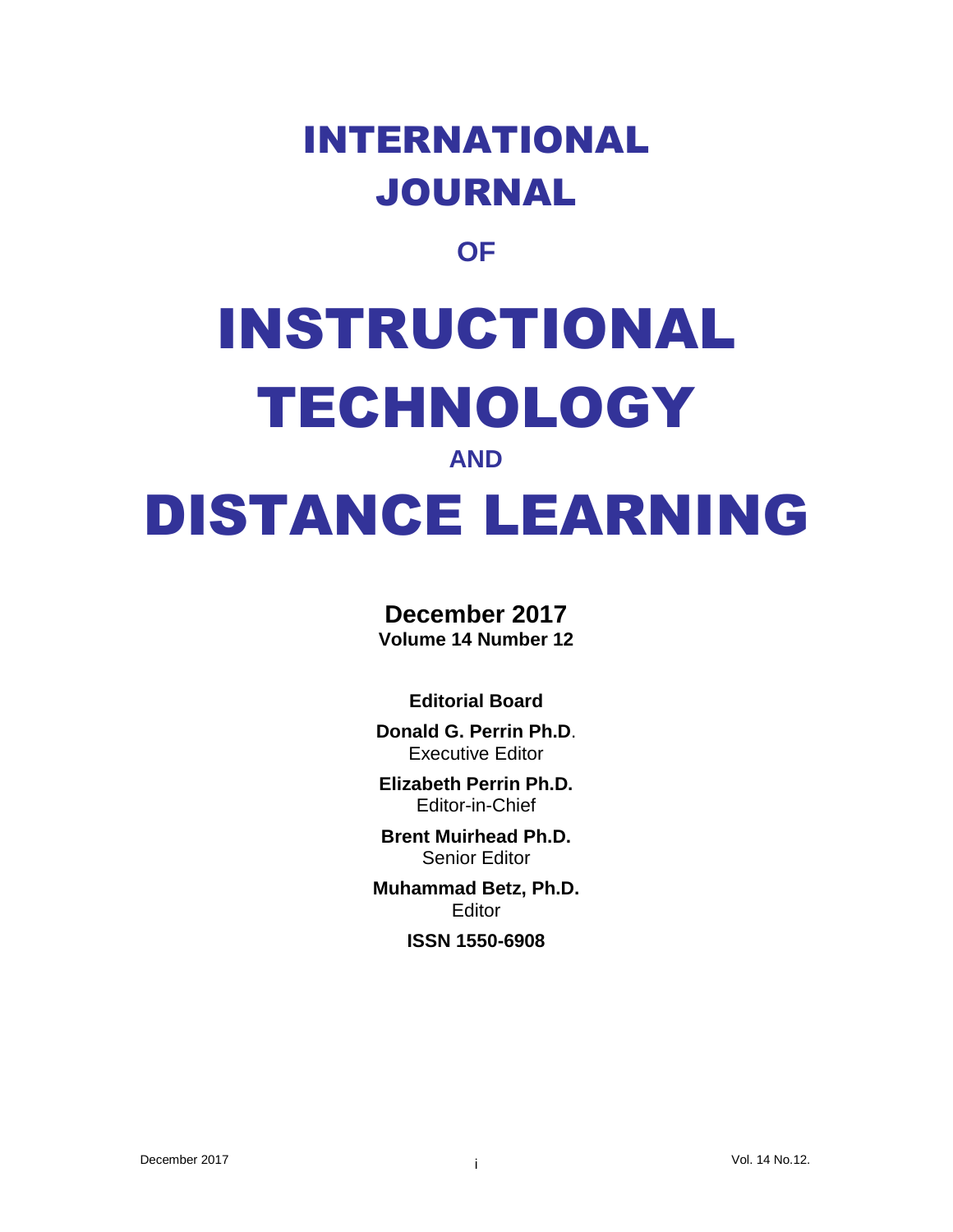#### **PUBLISHER'S DECLARATION**

Research and innovation in teaching and learning are prime topics for the *Journal of Instructional Technology and Distance Learning* (ISSN 1550-6908). The Journal was initiated in January 2004 to facilitate communication and collaboration among researchers, innovators, practitioners, and administrators of education and training involving innovative technologies and/or distance learning.

The Journal is monthly, refereed, and global. Intellectual property rights are retained by the author(s) and a Creative Commons Copyright permits replication of articles and eBooks for education related purposes. Publication is managed by DonEl Learning Inc. supported by a host of volunteer editors, referees and production staff that cross national boundaries.

IJITDL is committed to publish significant writings of high academic stature for worldwide distribution to stakeholders in distance learning and technology.

In its first twelve years, the Journal logged over twelve million page views and more than two million downloads of Acrobat files of monthly journals and eBooks.

> Donald G. Perrin, Executive Editor Elizabeth Perrin, Editor in Chief Brent Muirhead, Senior Editor Muhammad Betz, Editor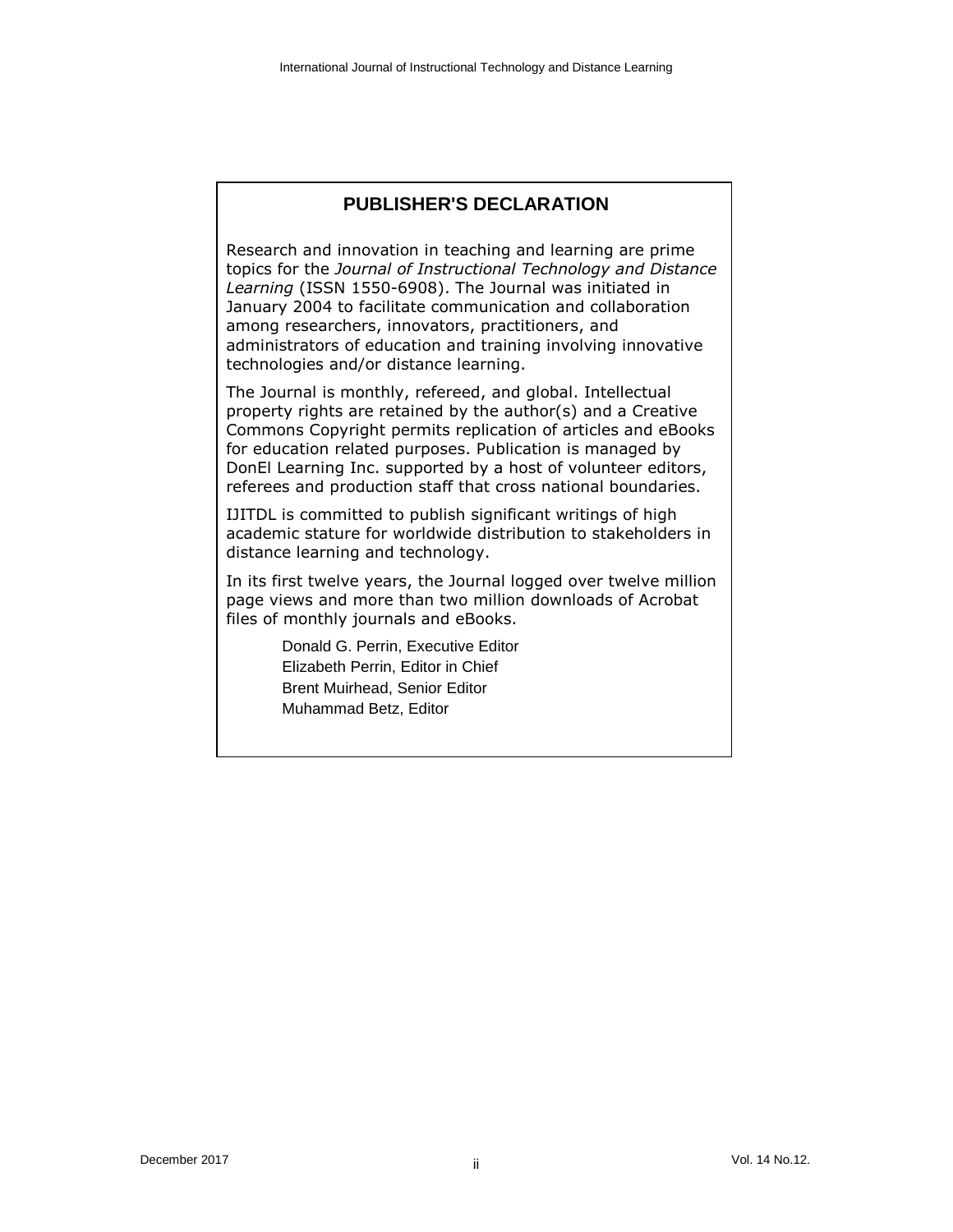### **International Journal of Instructional Technology & Distance Learning**

**Vol. 14. No. 12.**

**ISSN 1550-6908**

#### **Table of Contents –December 2017**

| <b>Editorial: Academic Journals-3</b>                                                                                                                                                                               | 1  |
|---------------------------------------------------------------------------------------------------------------------------------------------------------------------------------------------------------------------|----|
| Donald G. Perrin                                                                                                                                                                                                    |    |
| <b>Learning to be Tech-Savvy Teachers</b>                                                                                                                                                                           | 3  |
| <b>Shufang Strause</b>                                                                                                                                                                                              |    |
| The extent of applying transformational leadership by female principals<br>of schools subjected to the authority of the educational directorate of                                                                  | 9  |
| Irbid from the perspective of female teachers<br>Habes Mohammad Hatamleh, Najwa Abed Al-Hameed Daeawsheh,<br>Mohammad Saleem Al-Zboon                                                                               |    |
|                                                                                                                                                                                                                     |    |
| <b>General Framework for Cloud Computing in Higher Education:</b><br><b>Definition, Models, Opportunities, and Success</b>                                                                                          | 27 |
| Tamara Almarabeh, Yousef Kh. Majdalawi                                                                                                                                                                              |    |
| Improving high school students' reading comprehension in narrative text<br>using jigsaw technique: a classroom action research<br>Sugeng Susilo Adi, Fatikah Arifain                                                | 41 |
| <b>Advantages and disadvantages of using Viber as distance student</b><br>learning tool in a regional university.<br>Anand Chand and Payal Chand                                                                    | 51 |
| Herzberg's two factor theory and motivation level of students in the<br>classroom: juxtaposing situational variables from Madagascar<br>Suwastika Naidu, Atishwar Pandaram, Jone Lako, Maureen Dayal, Maureen Dayal | 61 |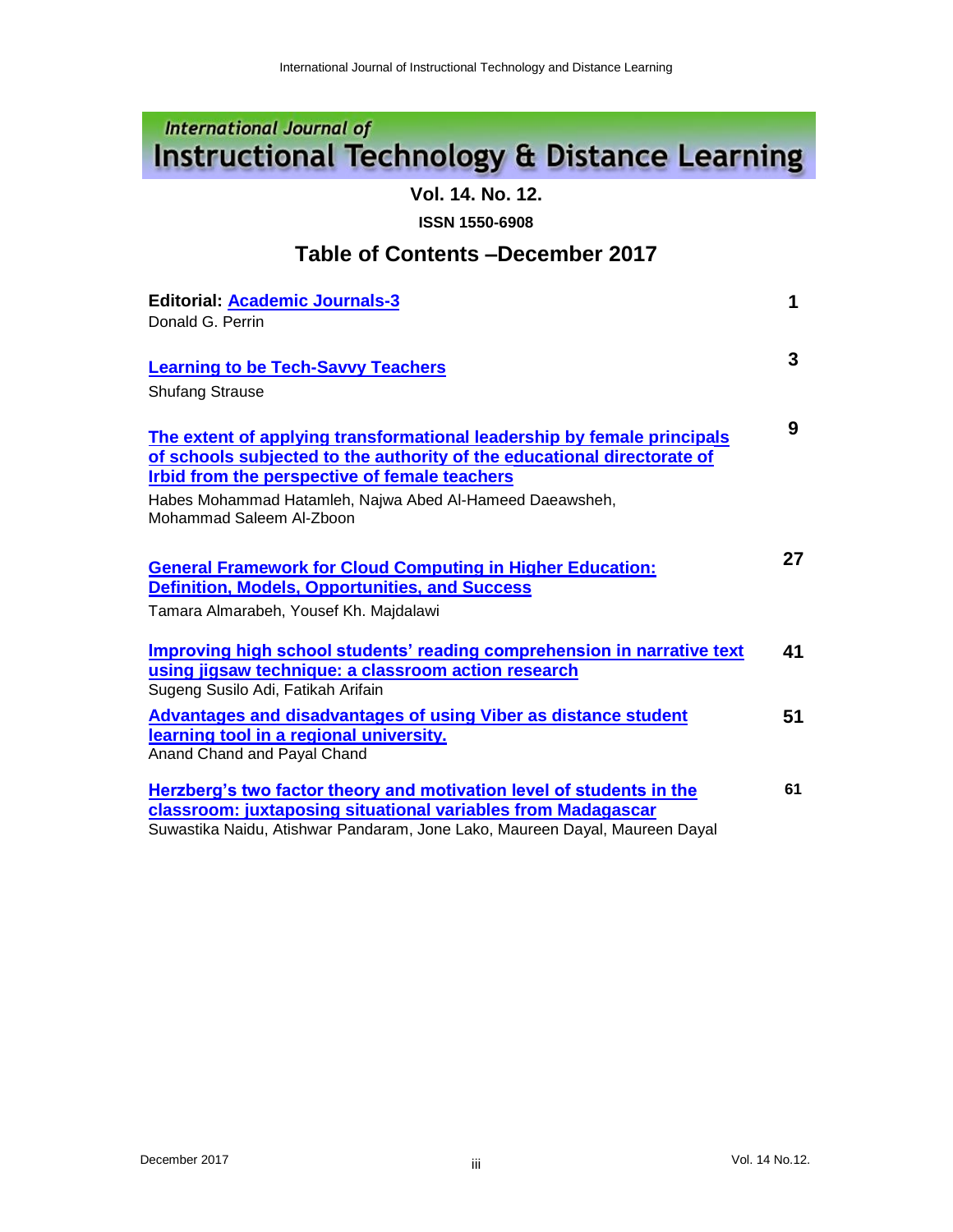International Journal of Instructional Technology and Distance Learning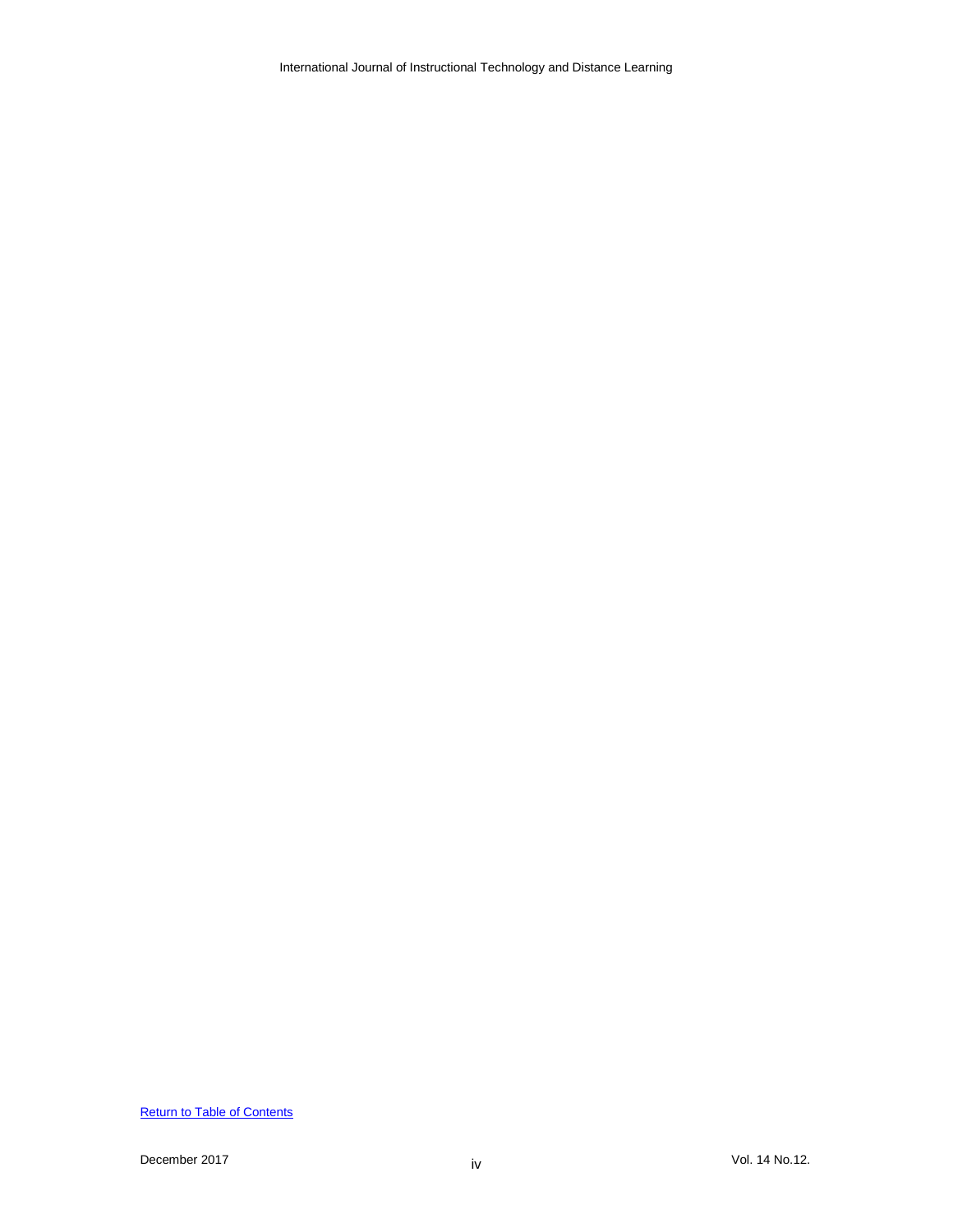## **Editorial Academic Journals -3**

#### **Donald G. Perrin**

There are some aspects of academic journals that publishers do best because they have people and systems dedicated to this specific purpose for more than 300 days a year. Many well-meaning organizations have tried to do their own publishing and discovered the requirements of time, cost and expertise are not sustainable.

Publishers are well organized in the way in which they plan and schedule activities to produce high quality journals quarterly, bi-monthly or monthly. They may rely on the sponsoring organization to establish mission and policies, set terms and conditions for acceptance and publication, promote the journal, recruit authors, articles, and peer reviewers and contract for all other services through the publisher. Authors assign their copyright to the publisher if their article is accepted for publication; peer reviewers volunteer their services. Thus, the role of the publisher is to vet articles for peer review, facilitate author-editor, reviewer-editor and sponsor-editor communications, select significant articles in their contribution to knowledge and greatest interest to their target audience; edit, copy write, layout and publish high quality on-time printed and/or online publications to promote their sponsors' products and services.

Publication may require one year or more because of the number of steps involved after submission. Authors are notified when manuscripts are received. A preliminary review determines if submission is complete and qualifies for peer review. The article must be original, not submitted or published in another journal, relevant to the mission of the publisher or sponsor, comply with publisher guidelines with respect to topic, format, length, illustrations, tables, bibliography, references, footnotes, copyright, and authors' bio. Some journals provide reasons for rejection and in some instances recommend a more suitable journal..

If accepted for peer review, it is sent to two or more respected academics who assess the value of the manuscript for colleagues in their profession. That does not guarantee publication. Even if the article is excellent, it may be rejected based on flawed research design, inaccurate information, inability separate data from opinion, poor quality writing (clarity of expression, grammar, syntax), findings not noteworthy or of value to the profession, or too many similar articles have been submitted, published previously, or published in other journals. This process may take weeks or months. A low score from peer reviewers will result in rejection with or without explanation.

Manuscripts that pass review are submitted to an editor or editors who make the final decision on which articles to publish and in what order. They are sensitive to what readers will find interesting and of value and they are knowledgeable about trends and changes in the target discipline or profession. Selected articles are then sent to reference librarians who check all sources and determine that the content is original or properly referenced. Copy writers then meticulously check grammar, syntax, meaning and all technical aspects of writing, layout and presentation, including references and web links.

Publication is followed by distribution. This can be printed or digitized on the web. It can be open web, accessible by anyone anytime, or behind paywalls that limit access to what libraries or research organizations can afford. Large publishers manage databases for professional journals numbering in the thousands. The search for more productive ways of sharing information is currently a major source of tension between researchers, teachers, students, librarians, funders of research and the general public. Next month we will explore current activities to resolve these issues.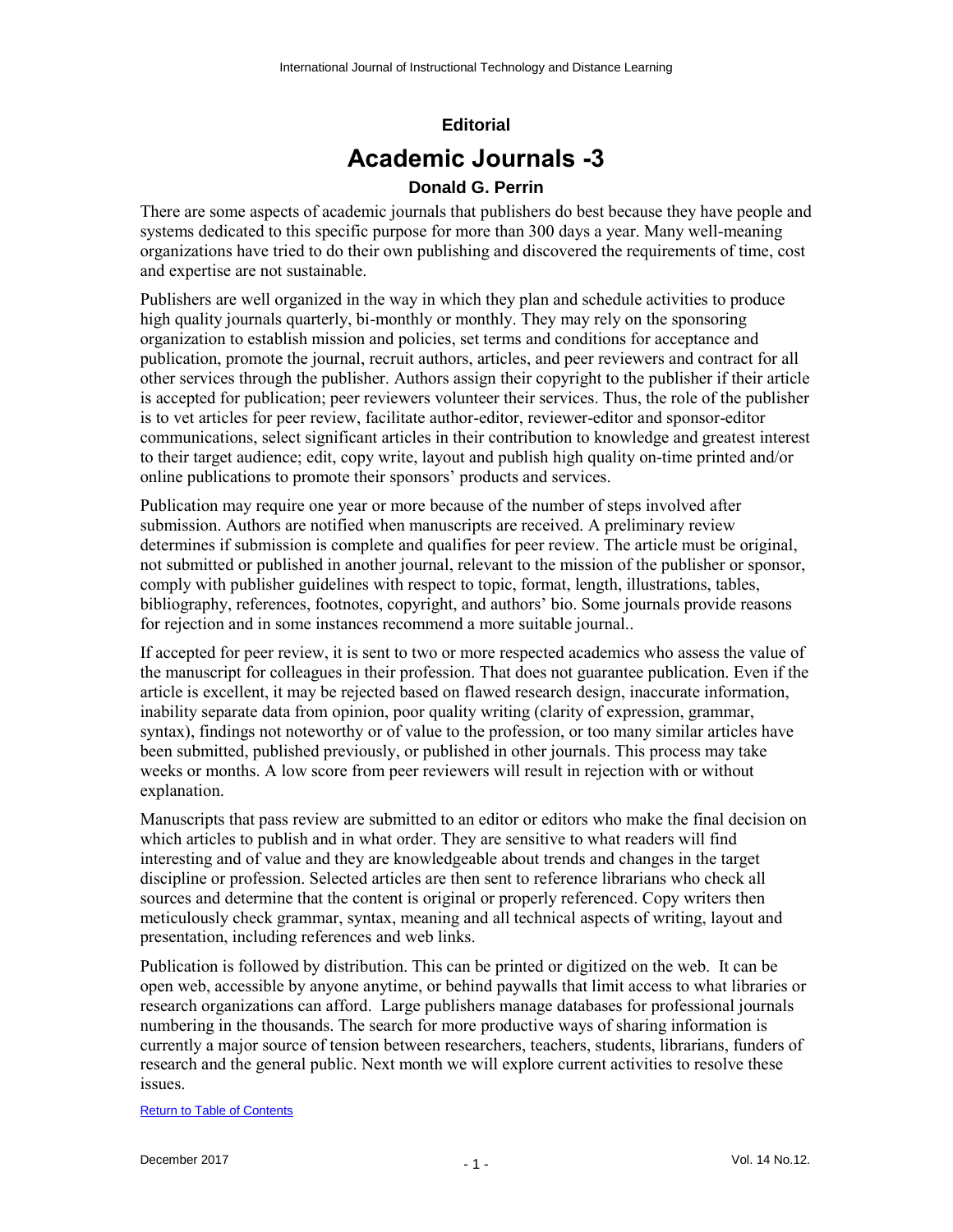International Journal of Instructional Technology and Distance Learning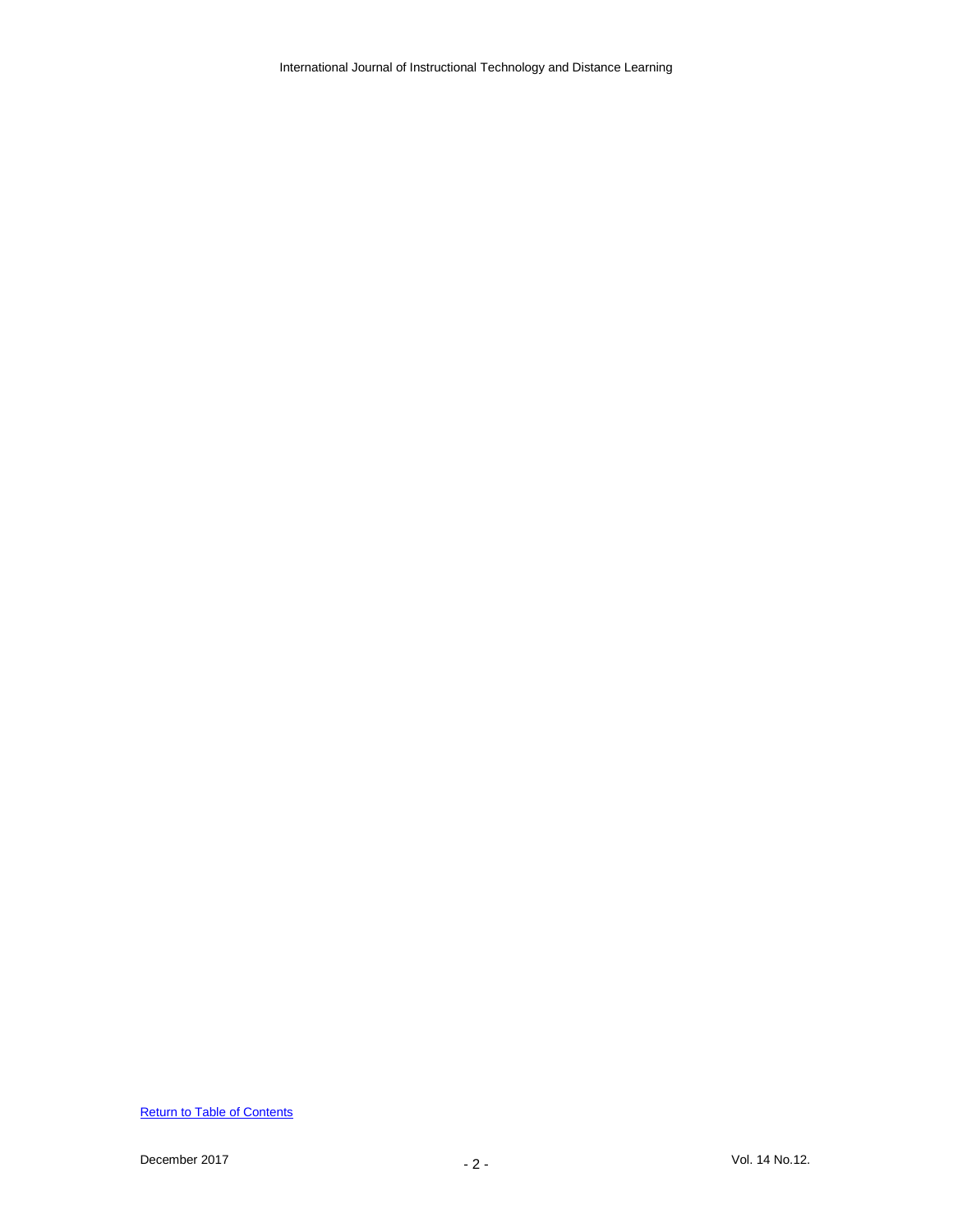**Editor's Note**: "You can lead a horse to water but cannot make him drink" has a parallel for learning. If the lesson is just a data dump, students may not be engaged. The jigsaw technie is designed to promote active involvement

#### **Improving high school students' reading comprehension in narrative text using jigsaw technique: a classroom action research Sugeng Susilo Adi, Fatikah Arifaini Indonesia**

#### **Abstract interested**

The purpose of this research is to describe how the jigsaw technique can improve students' reading comprehension in learning narrative text. The method of this research used Classroom Action Research (CAR) with two cycles and each cycle consisted of two meetings. In Classroom Action Research every cycle has four steps, these are: Planning, Action, Observation, and Reflection. To collect and analyze the data, the researchers conducted interviews, observations, questionnaires, field notes and tests to support the data collected. The result of this research showed that the Jigsaw technique can improve students' reading comprehension in narrative text. The students are motivated, interested and engaged in learning English. The mean of the students reading score improved. The scores of the preliminary study 1 and 2 with means of 2, 99 and 2.91 became 3.5 in second cycle. Moreover 73.1% of students have a better score in reading narrative text and 87.8% students that have scores above 3.0 in reading narrative text by using jigsaw technique. It could be concluded that the implementation of jigsaw technique to improve students' reading comprehension in narrative text was successful. Jigsaw technique was also effective in improving students' comprehension in reading narrative text and it can make the students be more active, interested and engaged in the learning process.

**Keywords:** jigsaw technique, reading, narrative text, classroom action research, high schools

#### **Introduction**

In Indonesian senior high schools, English is a priority subject because English is one of many subjects tested in national exam. Students should learn English because English is very important language. Teachers not only teach English as a lesson but also the characteristic of the students and teach the morality in order to make students have good attitude, good manners and respect for others.

In fact, students are usually interested in narrative text. Narrative text is given to students when they are in the second grade of Senior High School. Students are interest in narrative text because they are reading a story, for example fable, fairy tale, folktale, legend, etc. so they will not become bored when they are learning. According to Kistonto (2007) a narrative text is a type of spoken or written text that tells a story of one character or more who face certain problematic situations. Based on Heinemann (2004, p. 21), a narrative tells an imaginative story, although some narrative may be based on fact.

Unfortunately, sometimes students have problem with narrative text because the story is long and complicated, or because words are new, unfamiliar or difficult to understand. Researchers adopted the jigsaw technique to enable students to follow the narrative text easily, facilitate understanding, and support learning.

The Jigsaw technique is a cooperative learning technique in which students work in small groups and help each other to understand and get the meaning of the story. Students will cooperate to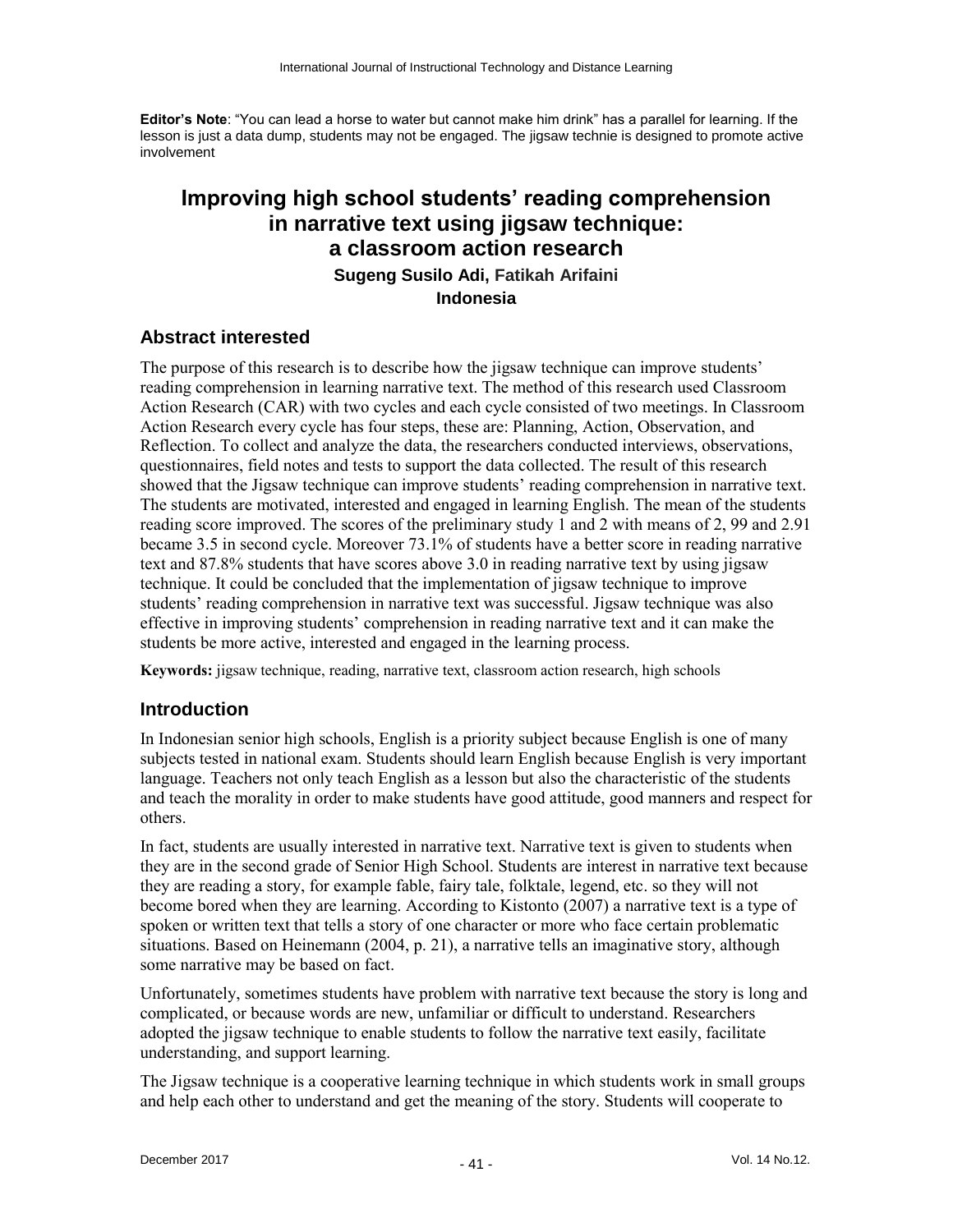solve the meaning of a difficult word, new word, grammar, etc. In jigsaw technique cooperation is very important.

#### **Literature review**

A narrative text is a text, which relates a series of logically, and chronologically related events that are caused or experienced by factors. A key to comprehending a narrative is a sense of plot, theme, characters and events, and how they relate to one another (Rebecca, 2003). In addition, Anderson and Anderson (2003) explain that a narrative is a text that tells a story and, in doing so, entertains the reader. It has character, setting, and action. The characters, the setting, and the problem of the narrative are usually introduced in the beginning. The problem reaches its high point in the middle. The ending resolves the problem.

The basic purpose of narrative is to entertain, to gain and hold a readers' interest. Other than providing entertainment, can make its audience think about an issue, teach them a lesson, or excite their emotions. In well-written narration, a writer uses insight, creativity, drama, suspense, humor, or fantasy to create a central theme or impression. Anderson (1997) stated that narrative is used to present a view of the world that entertains or informs the reader or listener.

However narrative text can also be written to teach or inform, to change attitudes or social opinions e.g. soap operas and television dramas that are used to raise topical issues. Narratives sequence people/characters in time and place but differ from recounts in that through the sequencing, the stories set up one or more problems, which must eventually be resolved.

A narrative focuses on specific participants: often individual or participants with defines identities. Major participants are human, or sometimes animals with human characteristic. Narrative text usually uses past tenses (Simple Past Tense and Past Continuous Tense). Beside that in narrative text direct and indirect speeches are often used that is some dialogs are used in the story and the tense can change.

The researcher describes some researches that are relevant to this study to make the thesis arrangement easier and to avoid repeating the same study. There are two previous researches that are used by the researcher, they are: Mayrina (2011) explained that Jigsaw is a teaching technique that is effective in teaching English reading comprehension. It makes students have responsibility to teach each other. It means that the students become teachers for their teammates. Mauludi (2011) in his title *"The Effectiveness of Jigsaw Technique to Improve Students' Reading Ability in Narrative Text"* concludes that using jigsaw technique in improving reading ability and reading comprehension was effective.

#### *Jigsaw technique in teaching reading narrative text*

As one type of cooperative learning, jigsaw technique requires the students to be divided into several groups it. It facilitates interaction among all students in the class, leading them to value each other as contributors to their common task. According to Slavin (1995) in Cahyani and Cahyono (2011), jigsaw technique can be used whenever the material to be studied is in a narrative form.

Jigsaw technique activity brings many advantages in reading class because the students learn how to analyze a text by interacting. The students are active in discussing and asking question with their friends if they don't understand about the text. Low proficient students will have the same opportunity to present their opinions. The applications of jigsaw technique in the classroom showed that analyzing narrative text by using jigsaw technique can make the students have high confidence. To get the great advantages from using jigsaw technique in narrative text, teacher should do all the steps of jigsaw technique into consideration. If one of the steps doesn't apply in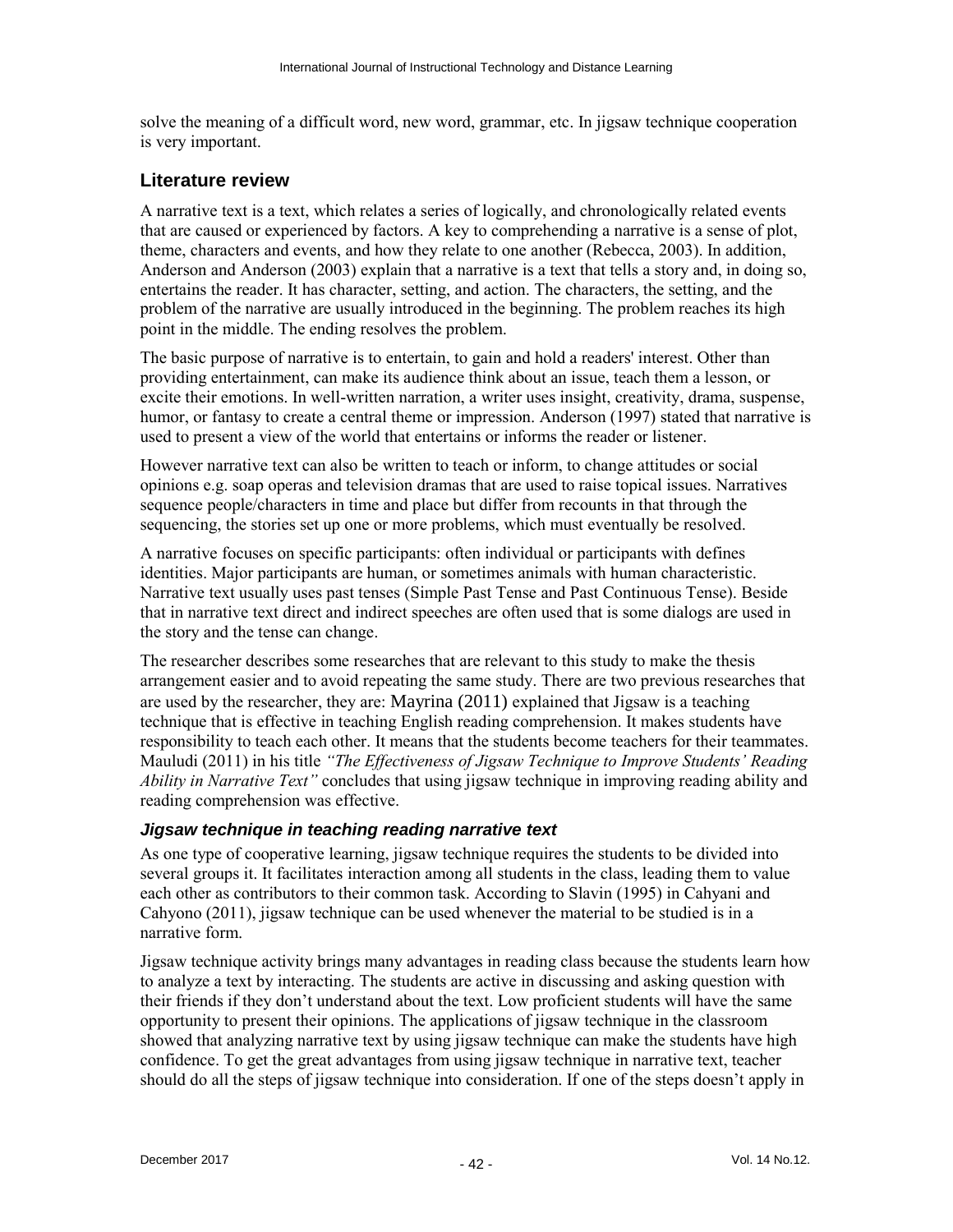the classroom, the process of teaching will not effective because all of the techniques related each other.

This is the illustration picture about the step of jigsaw technique.



#### **Figure 1. Jigsaw technique steps**

Source: https://www.classtools.net/blog/3-creative-ways-to-use-jigsaw-groups

Using jigsaw technique in teaching proses can give good impacts for the teacher, Aronson in Cahyani and Cahyono (2011) mentioned several advantages of using jigsaw technique, they are: most teachers find jigsaw technique easy to learn, most teachers enjoy working with it, it can be used with other teaching strategies, it works even if it is only used for an hour per day, and it is free for the taking.

Besides, there are many things that make jigsaw technique interesting and motivating. Group members must work together as a team to accomplish a common goal each person depends on all the others, no student can succeed completely unless everyone works well together as a team. All of the students have the same opportunity to speak up their opinions, whether students who have high proficient or low proficient. Jigsaw technique can makes the students more active in discussing and asking questions about the text.

According Marti in Cahyani and Cahyono (2011) Jigsaw technique can build students' confidence, train their ability in managing a group, finish the task faster, improve their ability in speaking when they present their opinions, and learn how to appreciate others' opinions. Those aspects are some parts of character education and also as the benefits of using jigsaw technique.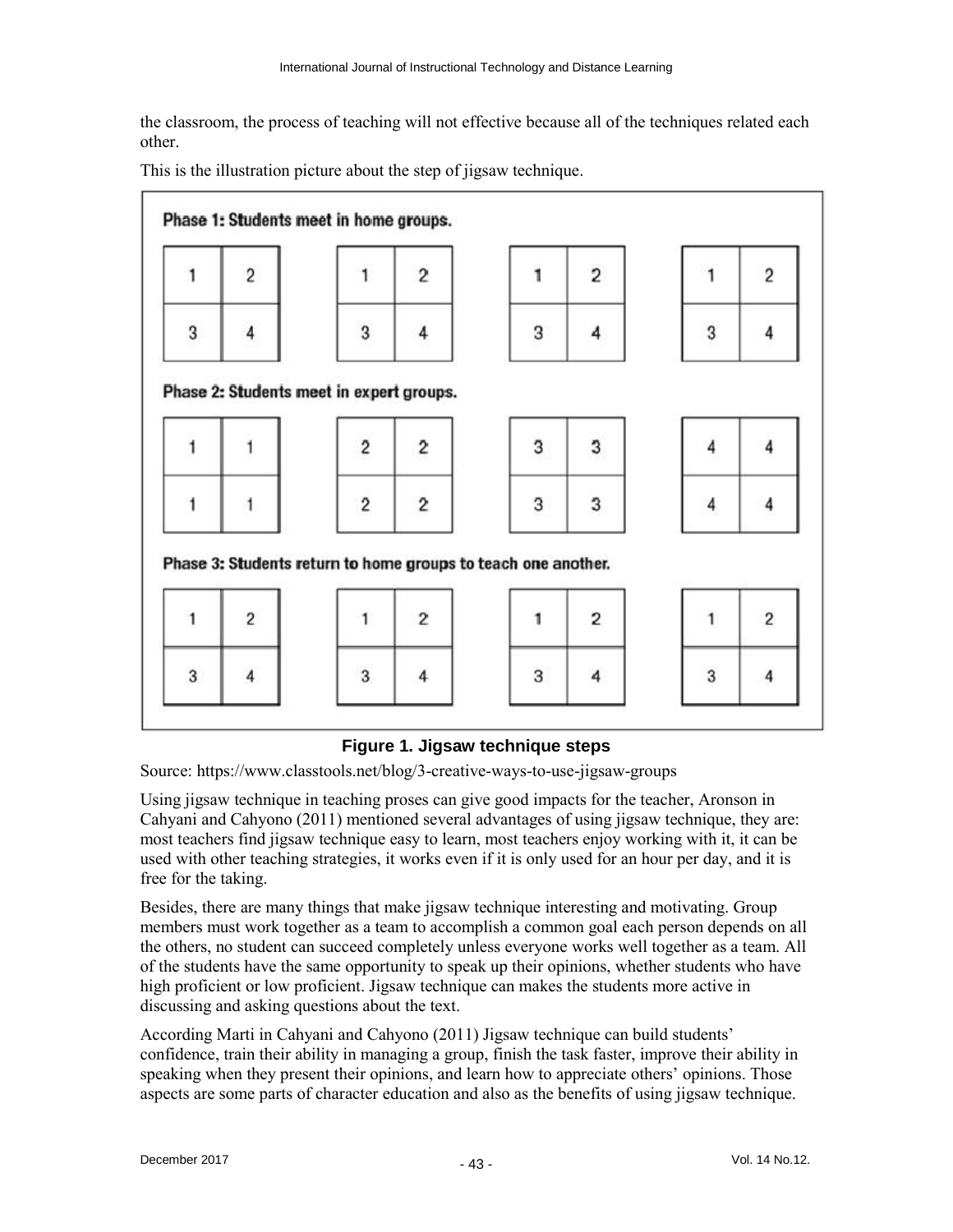In other hand, Marti in Cahyani and Cahyono, (2011) stated that, jigsaw technique is very challenging because conducting jigsaw technique needs extra energy. The students will make a noise especially when they move from the jigsaw group (home group) to the expert group. Sometimes, low proficient students do not directly go to their group. But overall jigsaw technique can be helpful for students and teacher as well. Marti in Cahyani and Cahyono, 2011).

#### **Research method**

In this research, the researcher use Classroom Action Research (CAR) as the research design. It is kind of research that is conducted in the classroom by a teacher. CAR is designed to describe and interpret the researcher own experience and problem in teaching practice that focuses on a group of students in certain class.

According to Harmer, Action Research divides into 4 steps, there are: Planning, Acting, Observing, and Reflecting, as shown in Figure 2.



**Figure 2. Action research steps**

Source: http://isdiped.weebly.com/the-curriculum-study-and-action-research.html

Research Procedure for classroom action research:

1. Preliminary study and problem identification

A preliminary study was conducted to get data about the factual conditions of the problems faced by the teacher and students in the teaching and learning process of reading. The result of the preliminary study was used to set up a plan of action at cycle. An action plan was established in order to solve the problems.

2. Planning of the Action

In planning of action there are many things to do, for example designing Lesson Plan before do the research. The researcher and the teacher made a lesson plan based on the findings. Besides, the others things to do are: preparing the teaching aid and preparing present list in order to know students' activeness in joining teaching learning process.

3. Implementation of the Action

The implementation of the action is focused on what has been proposed in the lesson plan. The researcher acts as an teacher who teach the students' activities during the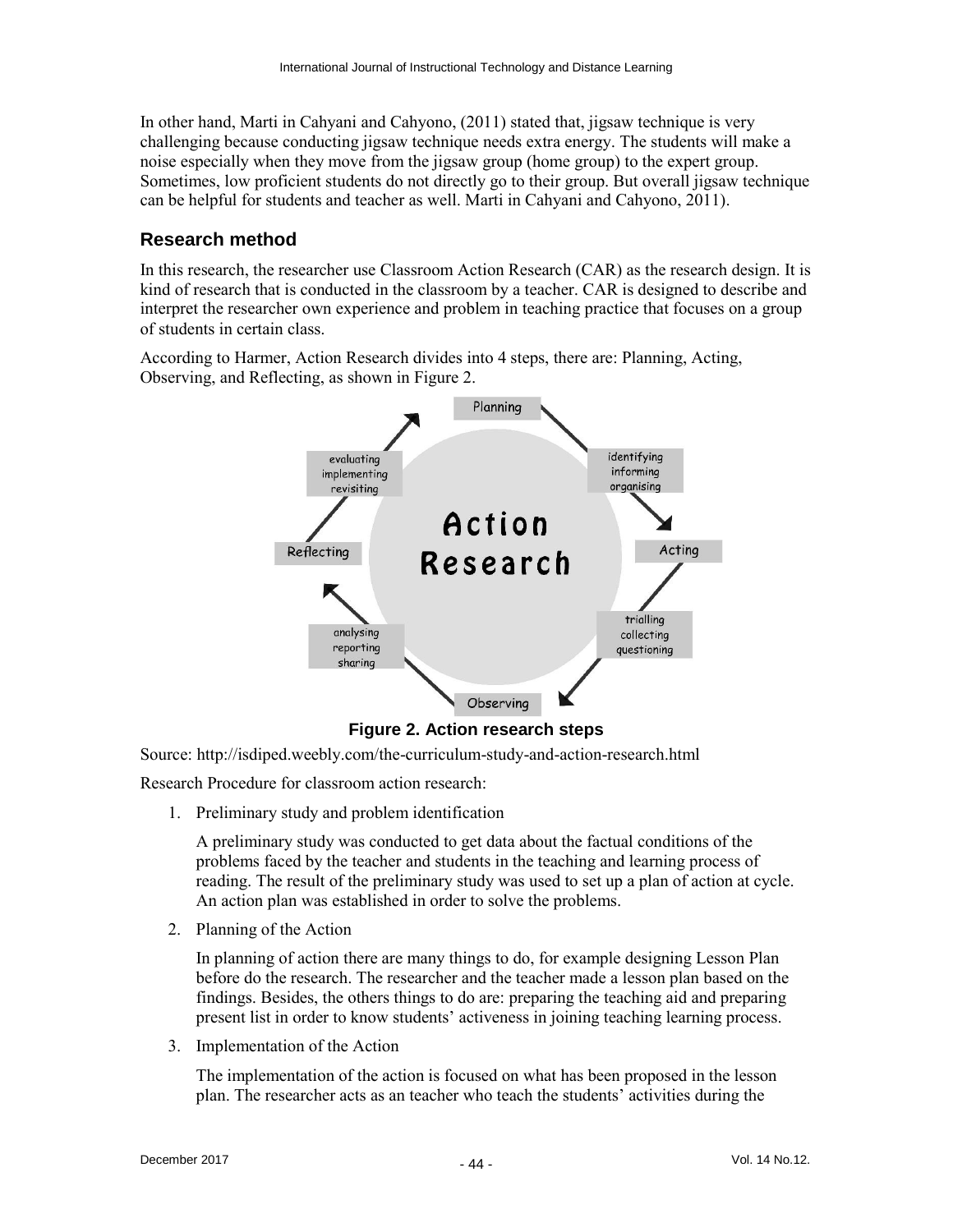teaching and learning process of reading narrative text using Jigsaw technique, besides the teacher act as the observer who observe the Jigsaw technique in teaching of reading narrative text.

4. Observation

Observing is the process of recording and gathering all relevant data about any aspect occurred during the implementation of the action. The teacher as a observer observe the students' activities and participation during the teaching and learning process of reading narrative text using Jigsaw technique.

5. Reflection

Reflecting is proposed to see the success or the failure of what has been done in previous action or during the action. In reflecting, the researcher and the teacher discusses together the implementation and observation during the teaching and learning process in the classroom. The subjects of this study are the students at class XI IIS 2 BATIK 1 Senior High School, academic year 2014/2015.

#### **Finding**

In this research, the researcher used classroom action research. The purpose is to know students' ability in reading comprehension. In these findings, the researcher presents the result of research and the analysis of the data collected, which are conducted through preliminary study or precycle, cycle one and cycle two.

#### *Pre – Cycle (Preliminary Study)*

The pre-cycle was conducted in April 6th 2015, which was done by observed the class, gave questionnaire to the students, and interview the English teacher. In this opportunity, the researcher joined the class XI – IIS 2 then observed about the situation, condition and students' activity in the class to identify the problem.

The researchers found that many students have boredom in reading, it can be caused by the text that has long paragraph, so the students bored and they did not interest in reading text that has a lot of paragraph. From the problem that found in pre-cycle observation, the researcher planned to implement jigsaw technique in that class in order to improve their reading ability.

After joined and observed the class, 10 minutes before class ended, the teacher gave time for the researcher to distribute the questionnaire for the students. The researcher gave questionnaire to the students. There are many questions in the questionnaire; the questions are about their difficulties in reading activities.

And after finished gave the questionnaire for the students, the researcher did interview with the English teacher. In this section the researcher has many questions about the difficulties in teaching, the problem that faced in the class, students' respond when teaching learning process going in the class, how is students' ability in reading, etc.

From the interviewed with the teacher, researcher can concluded that many problems found in that class are: Students did not pay attention with the teacher because the class beside the XI – IIS 2 usually noisy so the students did not concentrate well, students prefer to have conversation with their friends, the respond that usually found when teaching learning is students did not active in class, and students' ability in reading is not good enough.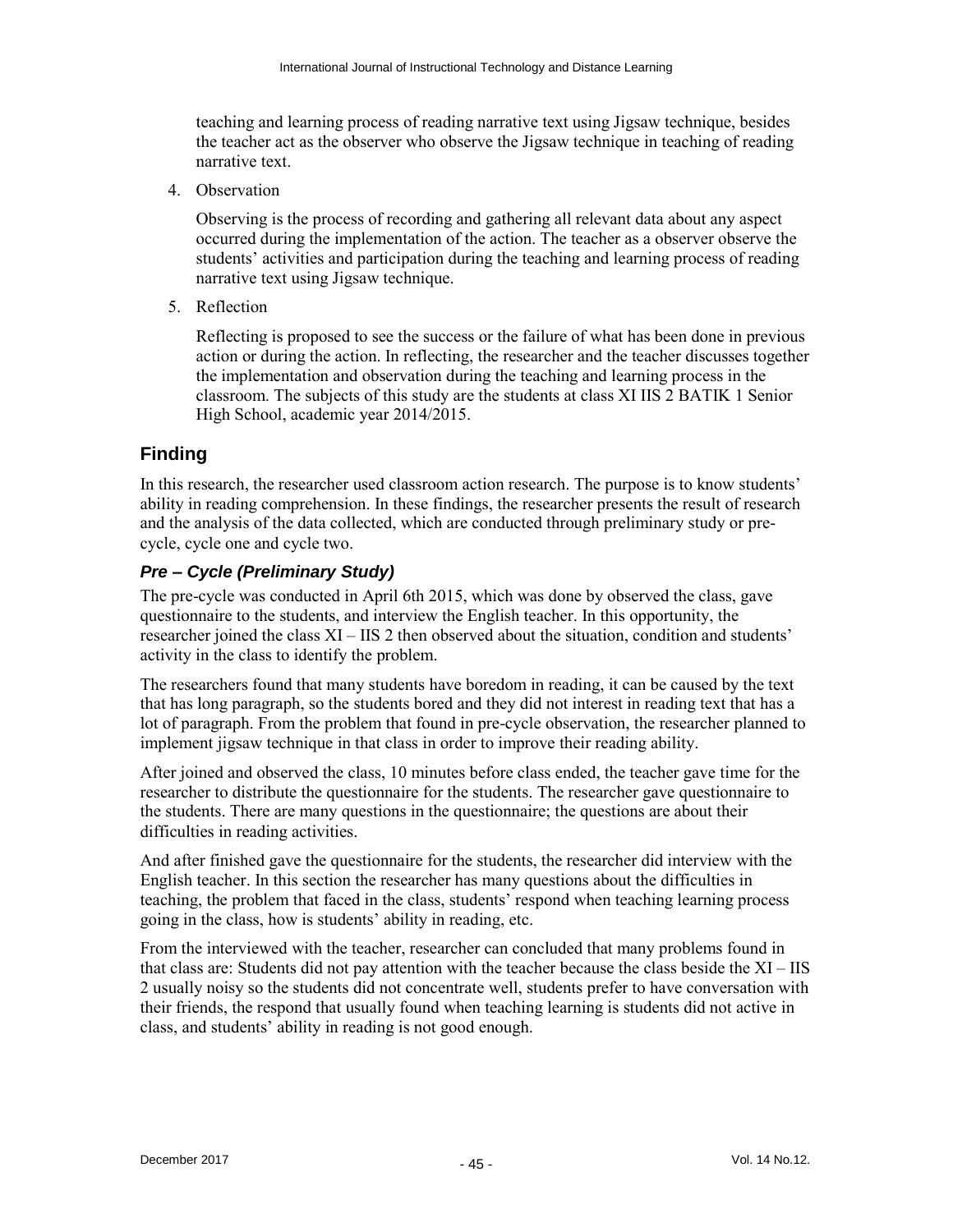#### *The analysis of the first cycle*

The first cycle was held on April 10th 2015 and 24th April 2015 because on April 13th until 21st 2015 in SMA BATIK 1 SURAKARTA held National Examination (Ujian Nasional) using computer. Below is the analysis of the first cycle:

#### *A. Planning*

In planning research, the researcher prepared the lesson plan, the material, the media, and the questions for the students, and all the things that needed to conduct the research. The researcher also gave the lesson plan to the teacher before start to teaching in class. So the teacher will know how the researcher will do the research in class.

In lesson plan, the researcher using jigsaw technique as the technique of teaching of reading comprehension with the purpose to improve students' reading ability. As the research said before, the aim of this research is to improve students' reading comprehension through jigsaw technique.

#### *B. Acting*

The first cycle was done on April 10th and 24th 2015. In action, the researcher implemented the teaching learning process based on the lesson plan had been made. In the first meeting on April 10th 2015, the researcher explained to the students about narrative text first before start to involving students in Jigsaw technique. The researcher explained about what is narrative text, what are the generic structures of narrative text, what is the purpose or social function of narrative text, what are the types or kinds of narrative text, language features in narrative text, etc. and also gave many examples of narrative text to the students. The researcher asked one student to read the narrative text in front of the class, the others students should give attention to the student that reading the narrative text in front of the class.

After explained about narrative text and gave many examples of narrative text, the researcher explained about the jigsaw technique. The explanations of jigsaw technique are about what is jigsaw technique and the steps or procedures of jigsaw technique. Just few of the students that now about what jigsaw technique is, before the researcher explained it. Many of the students do not understand what jigsaw technique is.

Then after explained narrative and jigsaw technique the researcher asked students to start counting and divide them into many groups (home group). Student 1 will one group with student 1, student 2 will one group with student 2, and so on. This is called as an expert group. Group 1 will read and have discussion about part 1 of "Malin Kundang" text, group 2 will read and have discussion about part 2 of "Malin Kundang" text, and so on.

But before the researcher doing the all the steps of jigsaw technique, teacher from "Kesiswaan" came, he asked few students (11 students) to come out the class because they did not come to extracurricular, the students must attendance extracurricular of computer every once in a week that held by school.

After finished discuss and sharing with expert group, students return to their home group. Before the teacher asked the students to do the exercises, the members of each expert group should teach each other with their home group, explained what they have learned in the expert group. Then when all part have done explained and teached by all of the members, the students have to do the exercise about the text, the exercise consist of 5 question about "Malin Kundang", the generic structure of "Malin Kundang" and many difficult words that they found in the text of "Malin Kundang".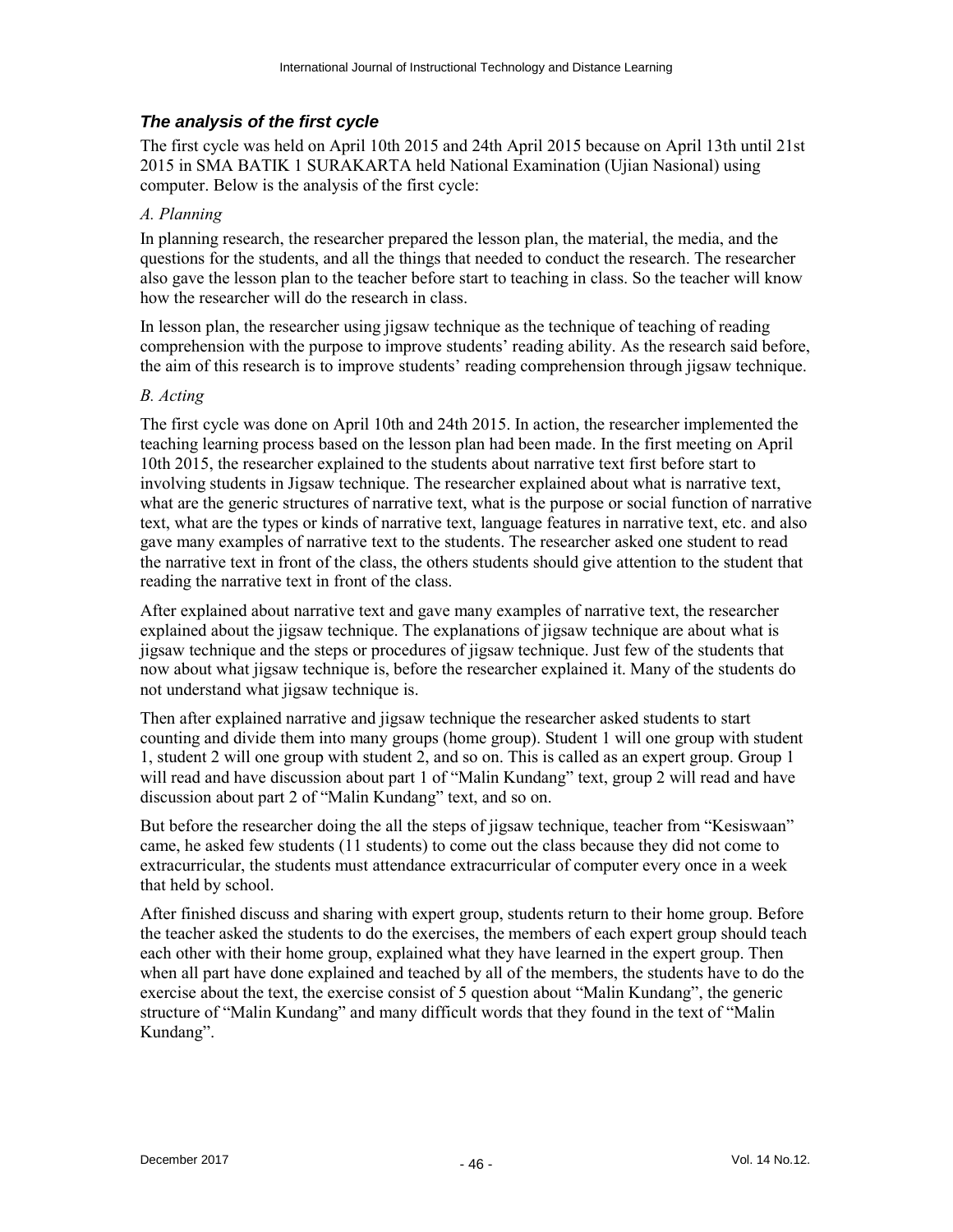#### *C. Observing*

In this phase, the researcher observed all of students' activities. Start when opening the class until closing the learning process in class. As the researcher said before, in this first cycle, the researcher needed 2 meetings to conduct the research.

In the first meeting on April 10th 2015, the researcher observed the situation and condition when the students get information about what is narrative text, the generic structure of narrative text, many types or many kinds of narrative text, and language features that are usually used in narrative text. The researcher also gave examples of narrative text, explained what is jigsaw technique, how to conduct jigsaw technique or the steps of using jigsaw technique in reading class especially reading narrative text.

In the second meeting on April 24th 2015, the researcher started to give narrative text that will used to do the jigsaw technique. Before started the jigsaw technique the researcher divided the students into many groups. The researcher asked the students to counting 1 until 4 because there are 4 parts in narrative text of "Malin Kundang" that will use to do the jigsaw technique. But before the students finished counting in order to make a group, the teacher from "Kesiswaan" came, and asked few students (11 students) to come out the class because they did not come to extracurricular yesterday, the students must attendance extracurricular of computer every once in a week that held by school. So if the students did not come to the extracurricular of computer they will get punishment.

So from the reason above, the researcher can concluded that the first cycle did not run well because 11 students did not joined the class. The effect for the researcher is the researcher did not have score for 11 students that out from the class. It made the first cycle failed and the researcher should do the second cycle.

Another reason why the researcher conducted the second cycle is because in the first cycle there were 23 students (included 11 students that out from the class) that did not pass the KKM (Kriteria Ketuntasan Minimal) or Minimum Mastery Criterion (3.0). The mean of the score was 2.3 (maximum score is 4.0) so the conclusion is that the first cycle failed and the researcher needs to do a second cycle to reach the criteria of success.

#### *D. Reflecting*

In this phase, the researcher and the researcher discussed about the result of the first cycle. Based on the analysis of the students' reading comprehension in narrative text that done in the first cycle, there were many problems that made the first cycle failed. For examples: When the teacher from "Kesiswaan" asked 11 students to came out the class because they did not join the extracurricular it made the researcher did not get scores for 11 students and other problem that faced by the researcher was the text that used for jigsaw technique was easy and familiar to the students, so the students underestimated and thought that the story about "Malin Kundang" which used for jigsaw technique was known by the students.

From the analysis of the first cycle that done by the researcher it was found that the researcher should do the second cycle. Besides that, the criteria of success in the first cycle were not reached or achieved. So the researcher should do the next cycle. The researcher should prepare the second cycle and reach the criteria of success.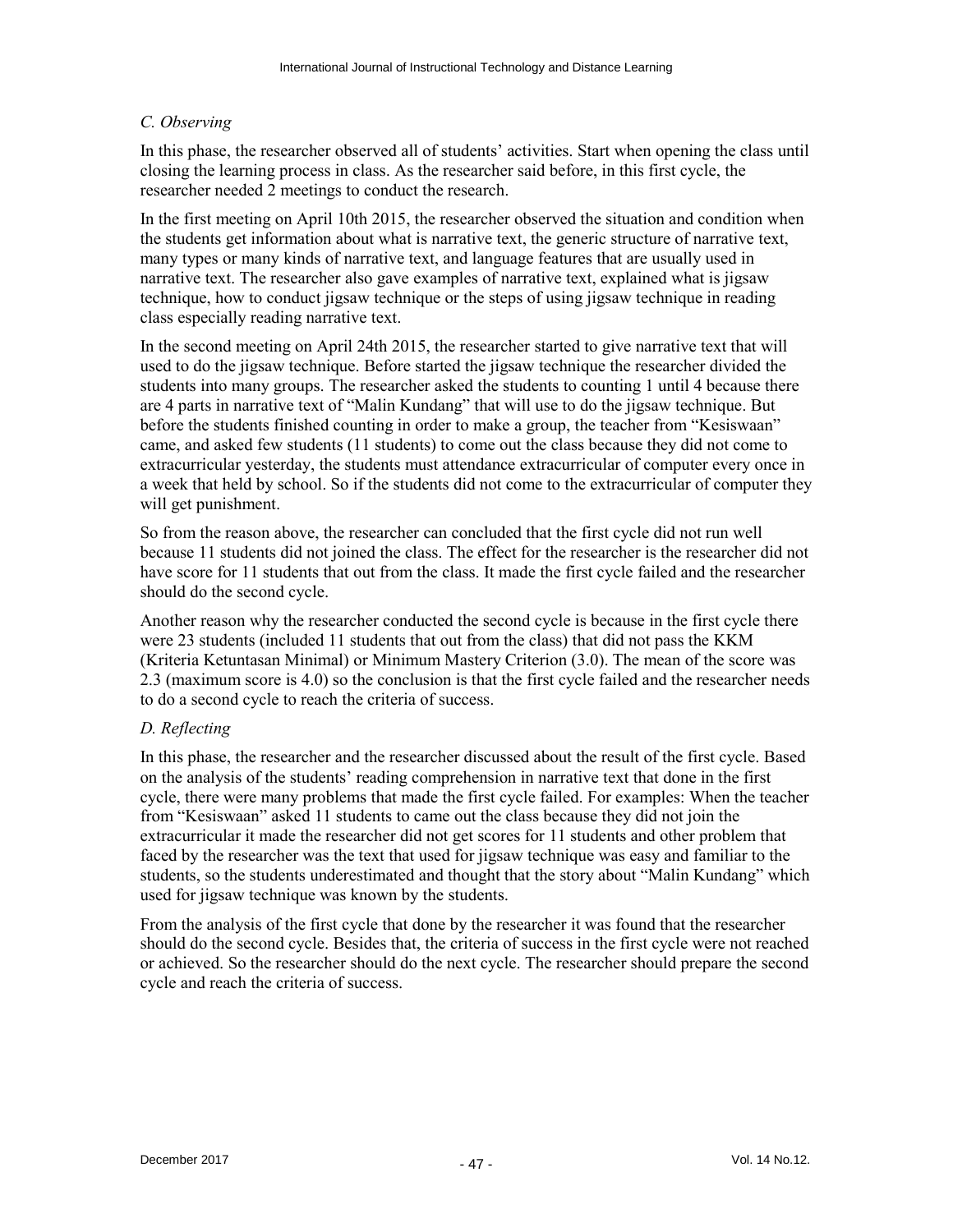#### *Analysis of the Second Cycle*

The second cycle was held on April 28th 2015 and 1st May 2015 same as the first cycle before, in the second cycle need 2 meetings. Below is the analysis of the second cycle:

#### *A. Planning*

The planning phase of the second cycle was implemented into a lesson plan. In this case, the researcher modified the previous lesson plan that used in the first cycle. Based on the result of reflecting phase in the first cycle, the researcher revised many things in the lesson plan. But even though the researcher modified the lesson plan, the lesson plan that was used still related to jigsaw technique and narrative text, which used to improve reading comprehension of the students.

The differences of the lesson plan that used in the first cycle and the second cycle were the narrative text that used in the first cycle was "Malin Kundang" that familiar and too easy for the students, so the researcher decided to change the text that not familiar and not too easy for the students, and finally the researcher used "The Last Leave" as the text that helped to improve students' reading comprehension through jigsaw technique. Besides, there was video (short film) about "The Last Leave" that added by the researcher in order to make the students more interest and enjoy the class. The video about "The Last Leave" will play by the researcher when the students finished doing the jigsaw technique.

#### *B. Acting*

The action of the second cycle was done on April 28th 2015 and May 1st 2015. The action was done based on the lesson plan. In this second cycle actually the researcher did not make a lot of change or modification. Besides, the researcher prepared a video (short film) about "The Last Leave" that added by the researcher in order to make the students more interest and enjoy the class.

In the first meeting the researcher started with warming up to make the students remember about what is narrative text and asked many question about the last lesson. After that, the researcher asked the students to counting and started to make a group (home group). The researcher started to distribute the part of text for every group. Then, the researcher gave the students time to read their own part, every student have their own text. When all of the students have finished read the text the researcher asked them to counting again and made an expert group. But because on April 28th 2015 was Friday, the time is limited so the next activities of second cycle have to continue next meeting.

The second meeting of second cycle held on May 1st 2015. The researcher continued to do the jigsaw technique. Though in the last meeting the students have made an expert group but in the second meeting the researcher asked the students again to come together again with the home group in order to make sure that the students did not forget the story in their own part before they meet their expert group. After that, the students answer many question about text of "The Last Leave" that given by the researcher. In this second cycle seen that the students did the jigsaw technique easily and they did not have a lot of difficulties.

After finished did the exercise, answer all of question and submitted it, the students watched a film (short movie) of "The Last Leave" that play by the researcher. The student enjoy it and they have motivated to did their task, their exercise or activities that asked by the teacher because after finished it the students can refresh by watching the movie. Besides, the students enjoy the class because through the jigsaw technique they can easily read the text and sharing it with their friends.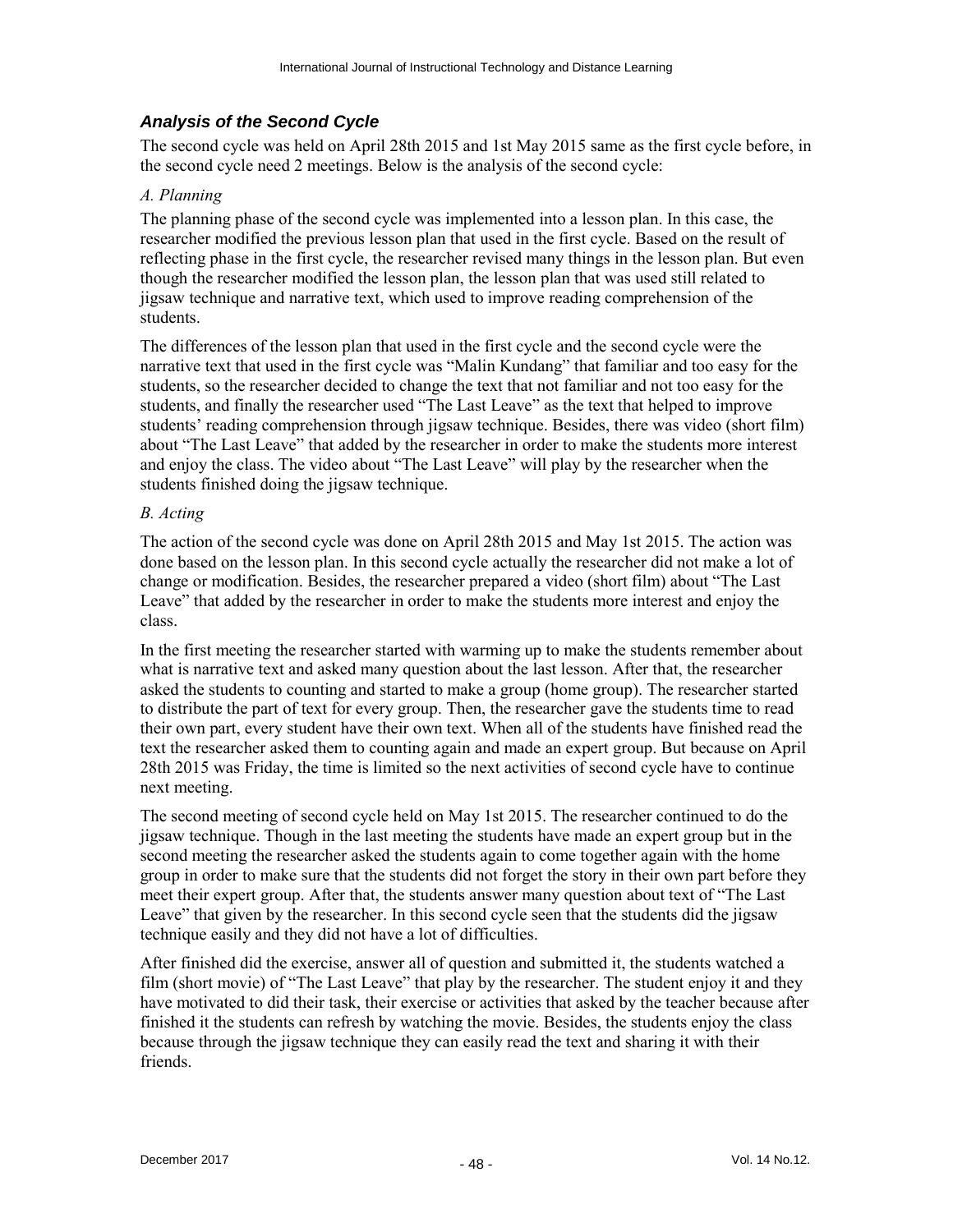#### *C. Observing*

In the first cycle there were 23 students that did not pass the KKM (Kriteria Ketuntasan Minimal) or Passing Grade Score (3.0). Moreover, the mean of the first cycle was 2.3, which mean that the criteria of success was not yet reached by the researcher.

In the second cycle the researcher did the observation and found that the criteria of success have reached and it means that the research is success. The researcher can say the research is success because in the second cycle the mean that get by the students increase from 2.3 become 3.5. Furthermore, the students that did not pass the KKM (Kriteria Ketuntasan Minimal) or Passing Grade Score (3.0) in the second cycle were 5 students. In addition, the students also enjoy class because they have time to sharing with their friends. The students did not afraid to ask many question with their friends, but the researcher also helped the students in learning process.

#### *D. Reflecting*

After did all the activities and had reflection of the second meeting, the researcher and the teacher felt satisfaction with the result because there are many improvement from the students. The result of second meeting showed that the mean of the score was 3.5 and there were only 5 students that did not pass KKM (Kriteria Ketuntasan Minimal) or Passing Grade Score (3.0). in case, the previous mean of the score that get by the studenta was 2.9 and there were 23 students that did not pass KKM. So we can conclude that this research is successful.

Besides, the students also motivated to learn English, it seen that they were asked many questions when they did not know and they also enjoy the class, the students felt happy after study because in the last of teaching learning process the researcher gave them film or short movie that made the students interest.

#### **Conclusion**

It can conclude that the implementation of jigsaw technique to improve students' reading comprehension has success. It improves the second year students' reading comprehension in narrative text at SMA BATIK 1 Surakarta. The improvement could be seen from the increase of students' mean reading comprehension score form 2.9 in the preliminary study, and 2.3 in the first cycle (because there were 11 students that did not join the class), to 3.5 in the second cycle.

Moreover, the finding indicates that jigsaw technique was effective to improve students' comprehension in reading because the students can share with their friends, they can have discussion with their friend. Besides, jigsaw technique also can make the students more active in the class. The students should active in class because all of the students have their own role; every student has their own part that they should understand their own part to retell their part with their friends in expert group.

Finally, the researcher can conclude that the implementation of jigsaw technique mas positive and it can improve students' reading comprehension of narrative text. In addition, jigsaw technique also makes students more active in class and the students enjoy in learning process because they can discus with their friends.

There are some suggestions for English teacher and other researchers based on the research findings, they are, first, the researchers recommended the teacher to use jigsaw technique as one of the strategies that used in the class which can makes the students more active in teaching and learning process and it makes the students more enjoy study because they have discussion with their friend so they will not afraid to ask many questions. Secondly, based on the implementation of the jigsaw technique for second year students in SMA BATIK 1 Surakarta that has more than 40 students in every class so the researcher has suggestion for other researcher to conduct the